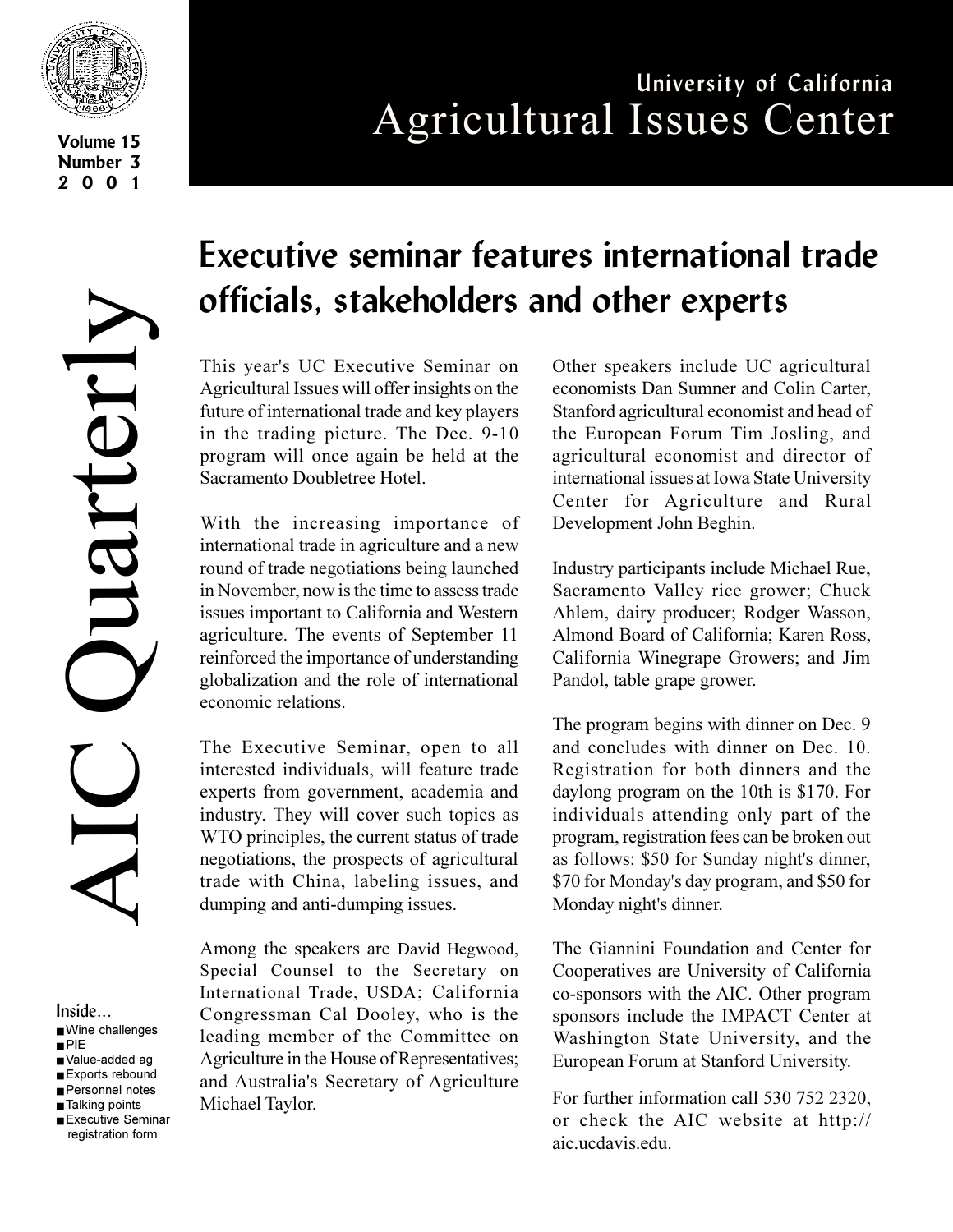## **Wine industry faces short-term economic challenges**

California's wine and winegrape industry is facing a continued economic slowdown until the current oversupply and overplanting can work their way through the system.

In the San Joaquin Valley, a massive increase in area of grapes available for crush in the 1990s has driven winegrape prices down more than 50 percent since 1999, and the trend is likely to continue as acreage planted in the late 1990s comes into production.

Overplanting is now also evident on the coast where prices fell in 2001, and non-bearing acreage growth has been dramatic in the last three years. For the 2001 harvest, prices in the medium-quality or mediumreputation regions in coastal districts are down significantly. This is especially true for Chardonnay, the most important variety in the Central Coast and the most important white wine grape in the state. Given the large non-bearing vineyard area in coastal districts, further price declines are likely. The result is serious income pressure on some vineyards.

Ultra-premium grapes in such high-priced regions as Napa and Sonoma counties may avoid the collapse experienced by the other parts of the industry, but the rapid price increases of the recent past are unlikely. For winegrape prices in the premium-priced regions to remain immune to the glut facing the rest of the industry, the market for premium winegrapes must be distinct from the lower-priced grapes and demand for the premium grapes must continue to expand rapidly.

These are some of the conclusions reached in a new AIC study, "An Economic Survey of the Wine and Winegrape Industry in the United States and Canada," by UC Davis agricultural economists Daniel A. Sumner, Helene Bombrun, Julian Alston, and Dale Heien.

Expansion of Pierce's Disease over the next few years could seriously reduce the winegrape harvest and raise prices, but this would come at the cost of substantial capital loss for many growers. Growers also face many other increasing production costs, notably higher wage rates as hired farm labor supply tightens and additional regulations on pesticide use.

Other economic indicators that do not bode well for the short-term future include a slowdown in consumer income growth, import competition, and a slowdown in the export market.

Despite the bleak near-term projections, the study's authors conclude that the industry is well positioned to compete in the long term, both in the domestic market and in a growing export market.

A complete manuscript of this study, including tables, is available at http://aic.ucdavis.edu.

#### **Production input expenditure studies will help improve crop insurance**

The AIC will be a major player in development and assessment of crop insurance programs that will be in place for the 2003 crop year. The Center has entered into a two-year partnership agreement with the USDA's Risk Management Agency that gives the Center \$925,100 to develop and demonstrate a standardized methodology and procedures for production input expenditure (PIE) studies involving up to 40 crops and 20 states.

The procedures and information will be used by the USDA's Federal Crop Insurance Corporation to develop insurance programs for specialty crops, including those that are produced organically.

Principal investigators for the project are AIC director Daniel A. Sumner and associate director Karen Klonsky. They will be responsible for managing and coordinating the research, as well as the PIE data processing and analysis. The studies also will involve Richard De Moura, current manager for the cost and return studies developed by UC, and José Bervejillo, a post-graduate researcher who will coordinate the economic and management aspects of the study.

Additional researchers will be added to the team to develop PIE studies for California and to develop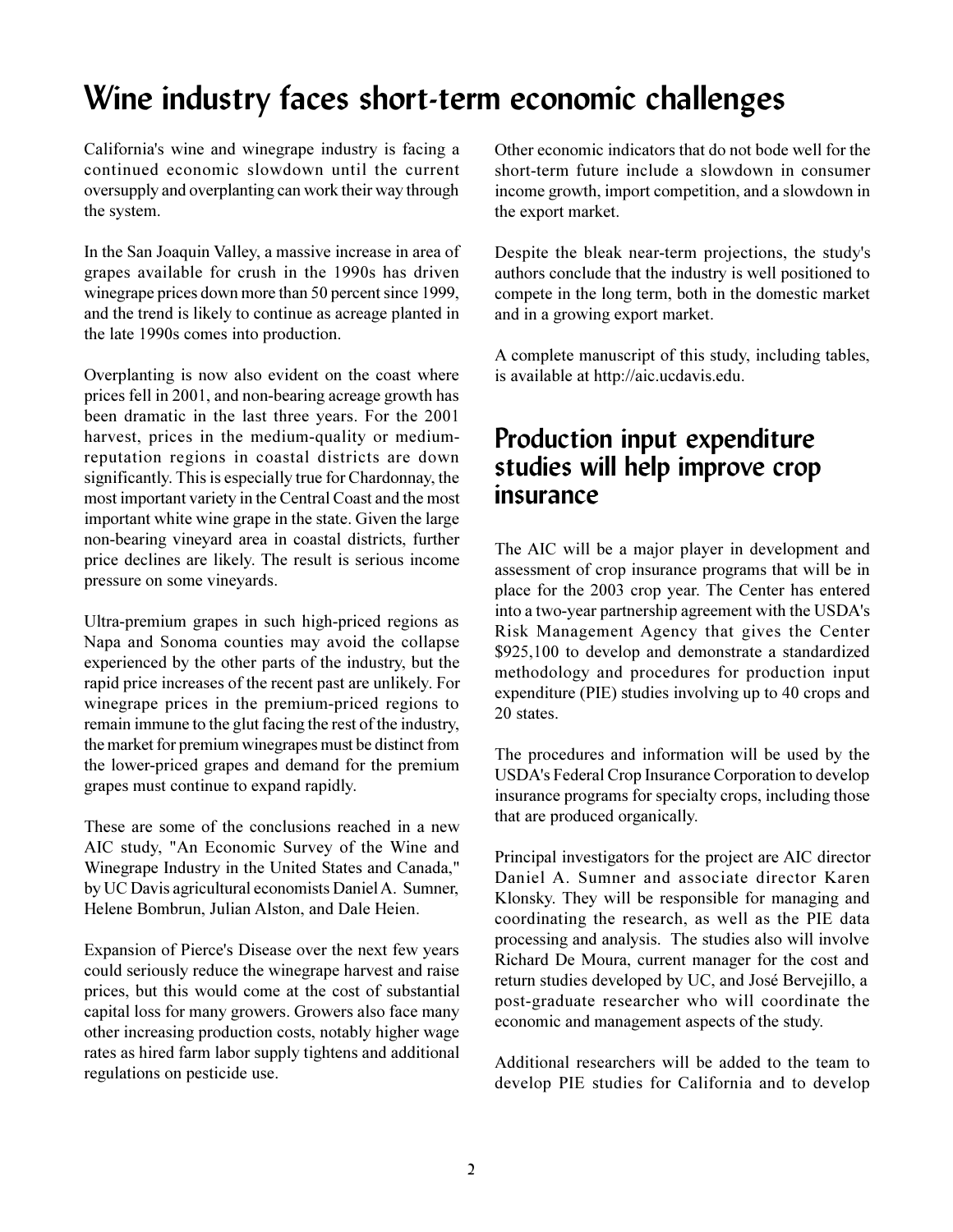software that will be used to coordinate cost data across crops and states.

Several high-priority cost studies, including raspberries and strawberries in California and blackberries and cherries in Washington, will be completed early in 2002.

The current project, scheduled for completion by Sept. 30, 2003, will result in a national clearinghouse of PIE data that is tailored for use by the FCIC in developing and analyzing crop insurance products and related instruments to serve specialty crops and underserved commodities.

Income from specialty crops (fruits, nuts, and vegetables) generates about 55 percent of the total farm revenue in California, with vegetables representing about 40 percent of this amount.

#### **USDA grant will boost value-added agriculture**

A three-year, \$5 million USDA grant that focuses on value-added agriculture has been awarded to the AIC and three Midwestern universities. California's share of the grant is approximately \$900,000.

Heart of the grant will be development of a web-based Agricultural Marketing Resource Center (AgMRC) coordinated by Iowa State University. The AgMRC will provide agricultural producers and value-added processors with resources and other assistance to compete and grow in the global marketplace. Resources will include an electronic library, a web-based community of agricultural producers and related businesses.

The AIC will provide expertise on fruits, nuts, vegetables and such other commodities as hay and alfalfa, dairy products, and specialty crops.

The main role of AIC involves creating commodityspecific and market-issue-specific content that will be included in the information the new AgMRC makes available to relevant users.

The grant will support three full-time postgraduate researchers and a half-time staff research associate and half-time program analyst at the AIC. The staff will conduct outreach and analysis programs with senior faculty and agricultural extension personnel.

Other partners in the grant are Kansas State University and Oklahoma State University. Kansas State will provide information on beef, wheat and other small grains. Oklahoma State will focus on food processing and related topics.

In addition to administering the AgMRC, Iowa State University will cover such commodities as corn, soybeans, pork and poultry and biomass production.The project is funded through USDA's Rural Business-Cooperative Service.

#### **International exports rebound**

California's international exports in 2000 rebounded from a down year in 1999, with fruits, tree nuts and vegetables accounting for 59 percent of the state's total export value of approximately \$6.6 billion, according to the latest AIC Issues Brief, "California's Year 2000 International Agricultural Exports."

Almonds kept their top ranking with an export value of \$662.4 million, representing a six percent increase over 1999. Cotton surged ahead of wine for second place with an export value of \$616.2 million, a 39 percent increase over 1999. Wine, with a two percent increase, slipped to third in the rankings with an export value of \$510.4 million.

Table grapes and milk and cream held on to fourth and fifth place rankings, respectively. A 105 percent increase in orange exports moved oranges from tenth place in 1999 to sixth in 2000. The rebound in oranges is basically because of a poor 1999 season. The 2000 exports are still 12 percent lower than they were in 1998.

Processed tomatoes, with a six percent decrease in export value, slipped from sixth place in 1999 to seventh in 2000. Walnuts, beef and products, and rice, in that order, round out the top 10 California crops exported in 2000.

Avocados had a 52 percent decrease in export value from 1999 to 2000, dropping that crop's ranking from 47th to 48th among the top 50 commodities reported. Other large decreases were seen in wheat (38%), cherries (36%),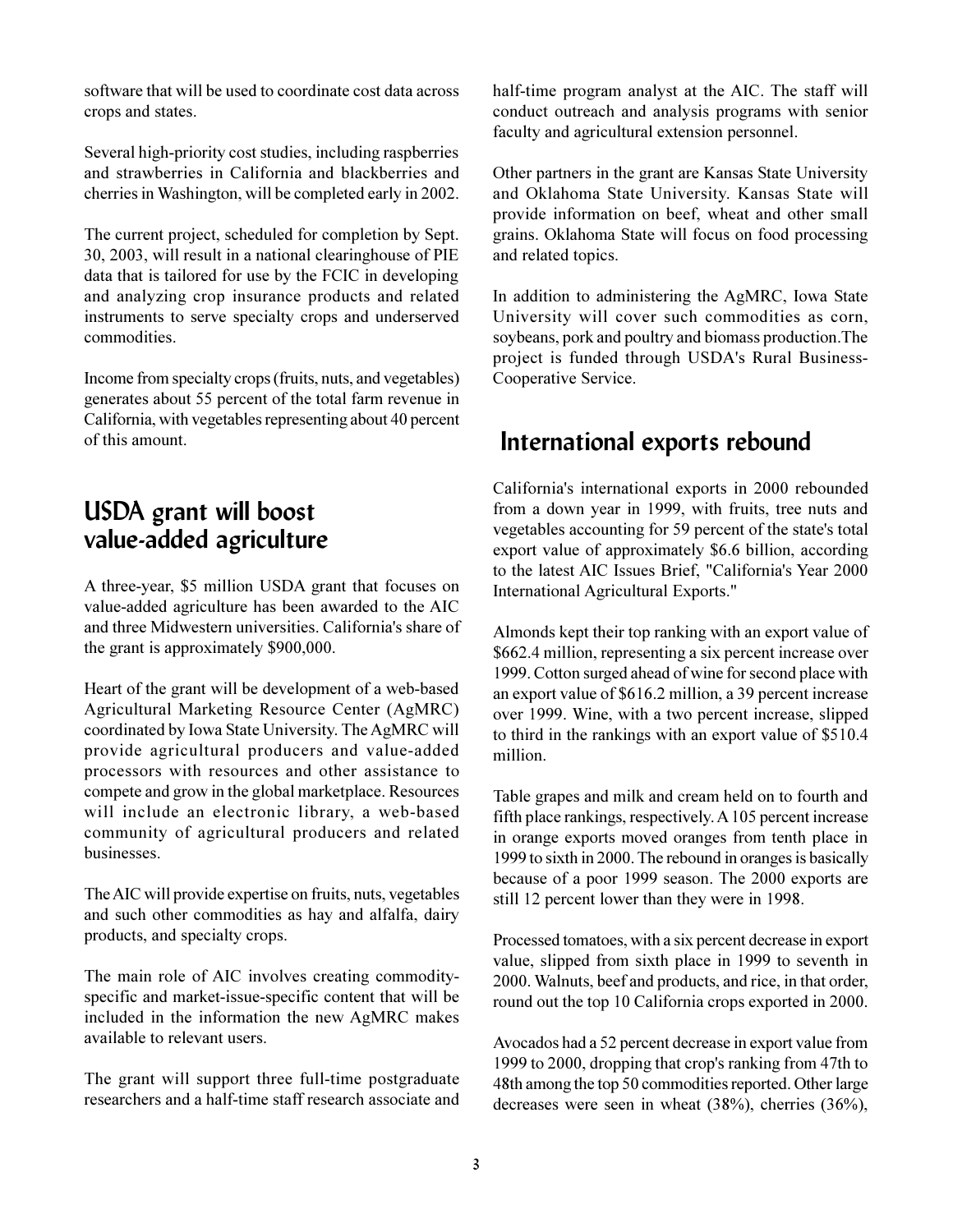artichokes (30%), kiwi (28%), grapefruit (25%), apples (23%), and garlic (20%).

Mushrooms held on to 50th place with an export value of \$2.4 million, an 11 percent increase over 1999.

East Asian countries were the largest export markets, accounting for 39 percent of all exports. Canada was the largest single country importer, accounting for 22 percent of California's exports. Japan was a close second, receiving 19 percent of California's exports.

The export information was compiled by former AIC staff research associate Nicolai Kuminoff, AIC postgraduate researcher José E. Bervejillo, and AIC director Dan Sumner.

For more details on California's Year 2000 international exports, you can view the complete *AIC Issues Brief*, No. 17 at http://aic.ucdavis.edu.

#### **Personnel notes**

**Gary Beall** joined the AIC in July as communications coordinator, taking over for **Ray Coppock** who retired from the part-time position after serving the Center for the last 12 years. Beall, a communications specialist with Agriculture and Natural Resources for most of the last 27 years, shares his time between the AIC and ANR Communication Services. AIC business manager **Melissa Rose** left the Center in September to accept a position as grant manager with the new Center for Children's Environmental Health and Disease Prevention Research at UC Davis. Melissa had been with AIC for the last 2 ½ years.

### **Talking points**

AIC director **Dan Sumner** addressed the UC Advisory Commission on Agriculture and Natural Resources in Oakland on Oct. 11. His topic: "Assessing the Future of California Agriculture: A View from the Bottom." A week later, he was in Italy speaking on Oct. 19 at the Italian National Confederation of Active Farmers on "U.S. Agricultural Policy Prospects and International Implications." On Nov. 12-13, he will be in The Hague, Netherlands at a meeting of the International Food Policy Research Institute to address "The Role of Economic Analysis in American Participation in the NAFTA and the Uruguay Round WTO Agreement."

AIC associate director **Julian Alston** was in Adelaide, Australia, on Oct. 9-10, where he talked to the International Wine Symposium about "An Economic Survey of the Wine and Winegrape Industry in the United States and Canada." (A summary of which is presented above.) And AIC associate director **Colin Carter** addressed the 20th Annual Agribusiness Management Conference in Fresno on Oct. 25. His topic, "Globalization, the WTO and the International Outlook for California Agriculture."

## **Recent publications**

| California's Future: Maintaining Viable Agriculture at the Urban Edge (1997, reprinted 2001) | 15.00                                                                                                                |
|----------------------------------------------------------------------------------------------|----------------------------------------------------------------------------------------------------------------------|
| Measure of California Agriculture, 2000                                                      | 15.00                                                                                                                |
| Measure of California Agriculture, 2000 Summary Card Set (volume discount avalable)          | 1.00                                                                                                                 |
| California Farmers and Conservation Easements (2000)                                         | 10.00                                                                                                                |
| Agriculture in the Sacramento Region: Trends and Prospects (2000)                            | 12.00                                                                                                                |
| California Farmland and Urban Pressures (1999)                                               | 20.00                                                                                                                |
|                                                                                              | Private Investment in Exotic Pest Control Technology: The Case of the Silverleaf Whitefly in California (2001) 10.00 |

#### **To Order AIC Publications and Videos**

- 1 The complete list of AIC books and videos is on the Internet: **http://aic.ucdavis.edu**
- 2 Mail check (payable to UC Regents) to: UC Agricultural Issues Center, One Shields Avenue, Davis, CA 95616-8514
- 3 Fax, mail or call with Visa/Mastercard order.

 *Fax* 530 752 5451 *| Telephone* 530 752 2320 *| Mail:* UC Ag Issues Center, One Shields Ave., Davis, CA 95616-8514 4 Book and video prices include postage and sales tax; most orders are shipped next day.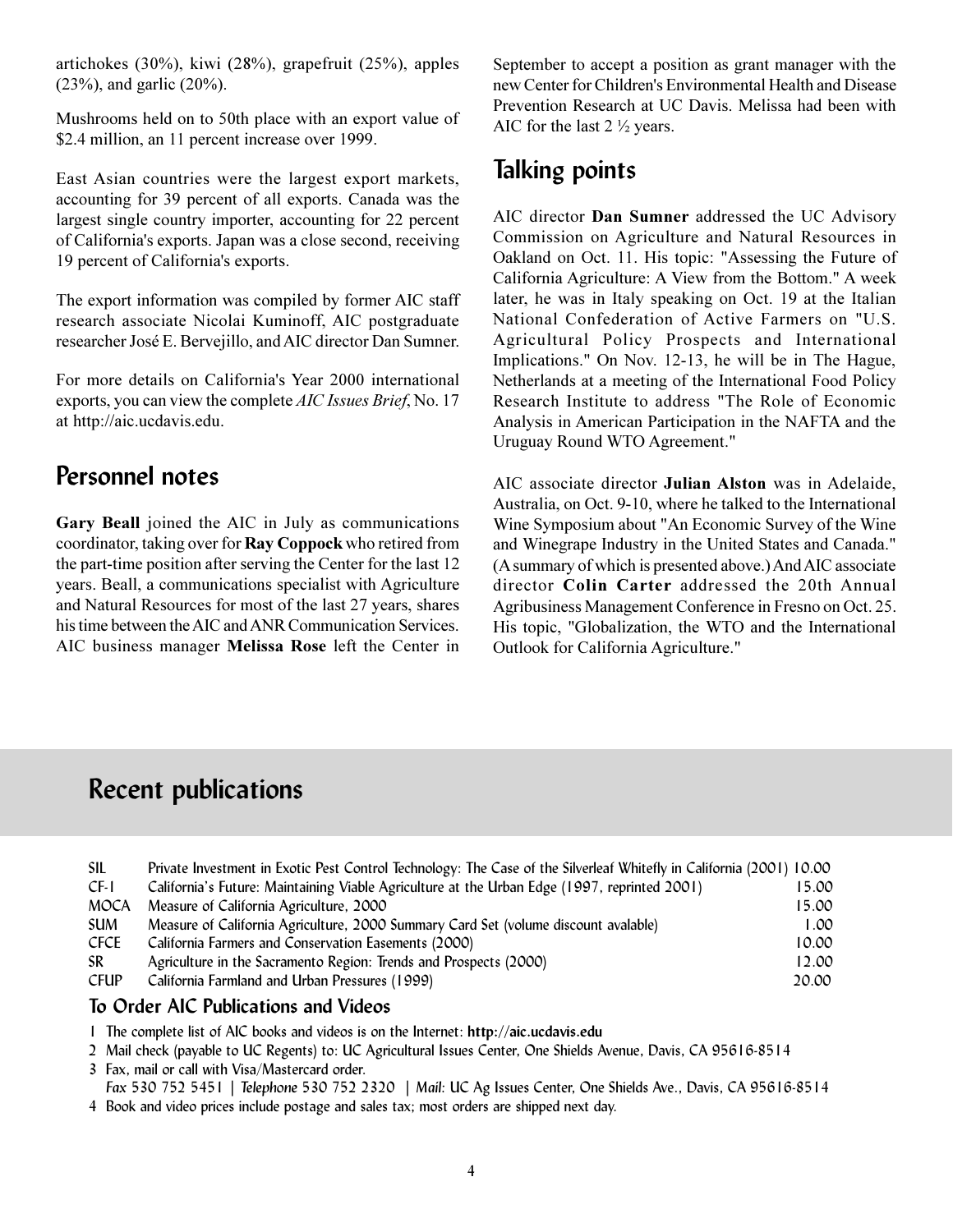# The WTO and International Trade Prospects

**S** ecutive<br>minar **On Agricultural Issues University of California**

#### Registration Form



|                                                                                                                                                           | name                                                                                                                                                                                                          | please print clearly                         |
|-----------------------------------------------------------------------------------------------------------------------------------------------------------|---------------------------------------------------------------------------------------------------------------------------------------------------------------------------------------------------------------|----------------------------------------------|
|                                                                                                                                                           | affiliation                                                                                                                                                                                                   |                                              |
| Agricultural Issues Center                                                                                                                                | address                                                                                                                                                                                                       |                                              |
|                                                                                                                                                           | city, state, zip                                                                                                                                                                                              |                                              |
|                                                                                                                                                           | phone                                                                                                                                                                                                         | fax                                          |
|                                                                                                                                                           | e-mail                                                                                                                                                                                                        |                                              |
|                                                                                                                                                           | $\Box$ \$170 Complete Registration<br>□<br>50 Sunday, December 9 Reception and Dinner<br>□<br>70 Monday, December 10 Program (incudes lunch)<br>□<br>50 Monday, December 10 Dinner<br>□<br>Vegetarian meal(s) |                                              |
| Doubletree Hotel<br>2001 Point West Way<br>Sacramento, California                                                                                         | total paid                                                                                                                                                                                                    |                                              |
| Hotel reservations                                                                                                                                        | $\Box$ check $\Box$ mastercard $\Box$ visa                                                                                                                                                                    | expiration                                   |
| <b>Doubletree Hotel Sacramento</b><br>2001 Point West Way<br>Sacramento, CA 95815<br>Telephone 916 929 8855<br>Toll-free 800 222 8733<br>Fax 916 924 4913 | cardholder name                                                                                                                                                                                               |                                              |
|                                                                                                                                                           |                                                                                                                                                                                                               | Make checks payable to:<br><b>UC Regents</b> |
| Sponsor<br><b>UC Agricultural Issues Center</b>                                                                                                           |                                                                                                                                                                                                               | Mail or fax this form<br>with payment to:    |
| Concorone                                                                                                                                                 |                                                                                                                                                                                                               |                                              |

Cosponsors UC Center for Cooperatives UC Giannini Foundation IMPACT Center, Washington State University European Forum, Stanford University

University of California Agricultural Issues Center Davis, CA 95616-8514 Telephone 530 752 2320 Fax 530 752 5451

## December 9-10, 2001